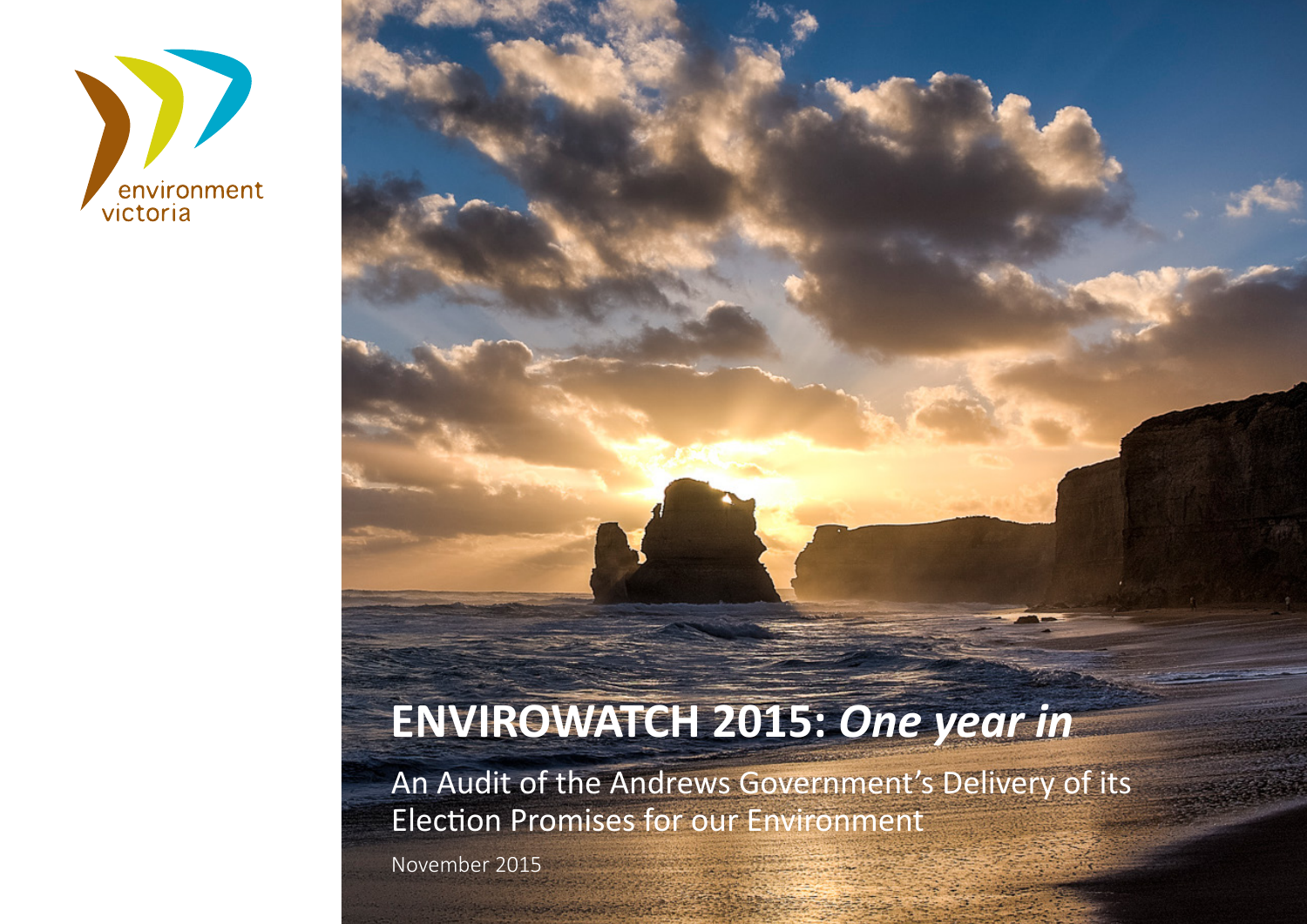*EnviroWatch 2015: One year in* is published by Environment Victoria. Level 2, 60 Leicester Street, Carlton, Victoria 3053 Tel: (03) 9341 8100 Fax: (03) 9341 8199 www.environmentvictoria.org.au

Authorised by Mark Wakeham CEO, Environment Victoria © Environment Victoria 2015

Copies of this report are available at www.environmentvictoria.org.au/envirowatch

Cover image: Twelve Apostles, supplied courtesy of Doug Gimesy Photography. www.gimesy.com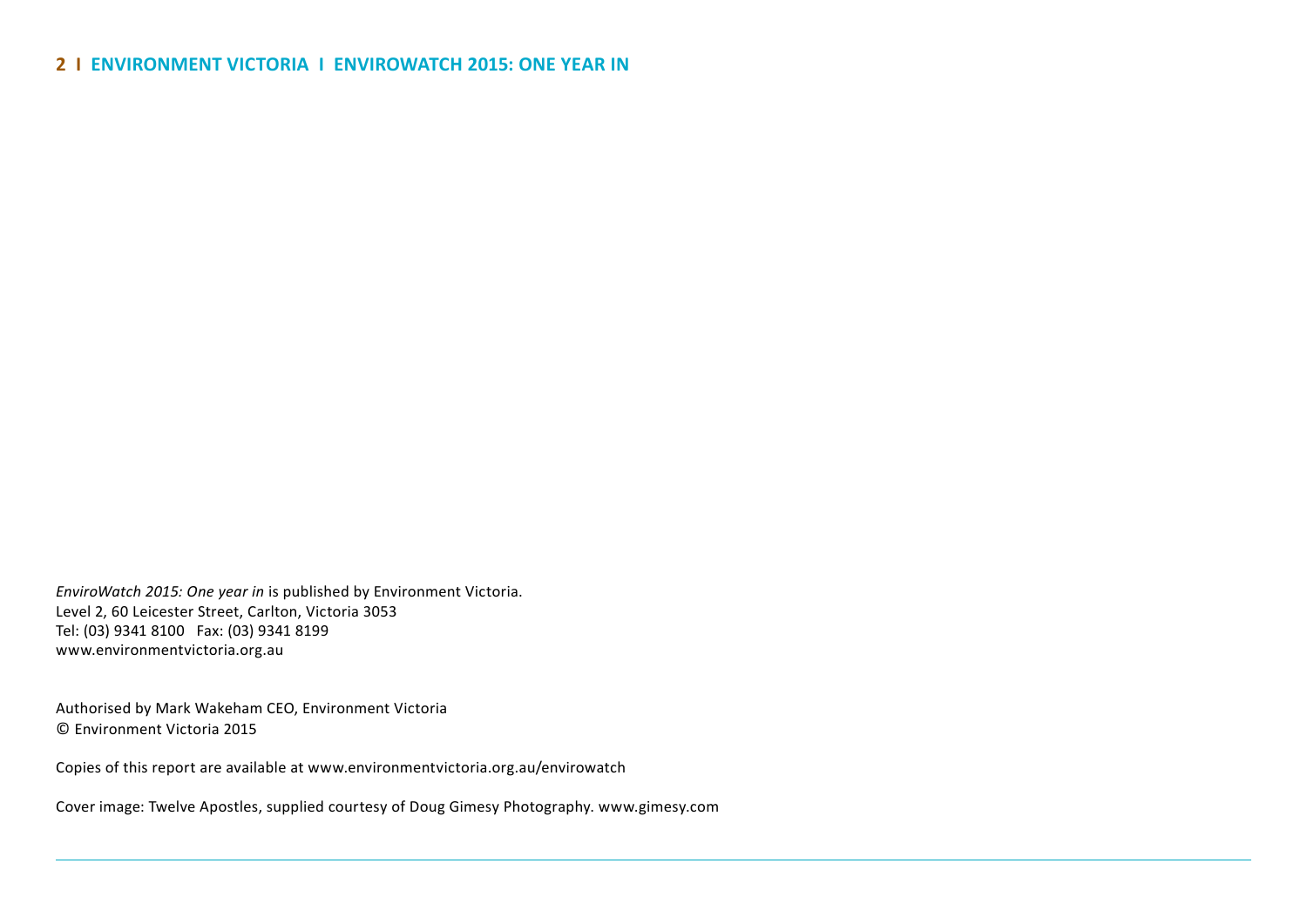# Introduction

The Victorian government is responsible for ensuring a healthy environment for all Victorians to enjoy. The decisions they make today will create a legacy for Victorians into the future. State governments can decide whether to invest in clean energy or keep relying on polluting coal. They can regulate to ensure buildings are efficient, or consign us to an inefficient, expensive future. They can invest in public transport or lock us into pollution and congestion, and they can either provide water to the rivers we love or bleed them dry. They hold the power to unlock new green jobs or maintain our reliance on ancient and polluting technologies. State government are key stewards of our environment.

This report audits the Andrews Government's progress on implementing the ALP's pre-2014 election commitments on our environment. The report was compiled in November 2015 – one year after the 2014 Victorian election. An updated audit will be compiled each year on the anniversary of the Victorian election. The audit also considers environmental policy actions of significance (good and bad) that have been taken over the past 12 months that were not committed to prior to the 2014 election.

*Envirowatch 2015* was compiled by Environment Victoria, the state's leading, independent environment group. Environment Victoria is nonpartisan and this report is not an endorsement of the Victorian government's election promises. It analyses significant environmental commitments only.

Since 1969 Environment Victoria has held state governments, of all political stripes, to account for their environmental decisions and actions. We hope that by doing this and providing ideas for a clean, sustainable Victoria, we will encourage the government to take action to restore, not undermine, our environment.

#### Our Expectations

The Andrews Government was elected at the most critical time in history for our environment. There has never been a more important time for strong environmental leadership from our elected officials. The actions of governments globally over the coming months and years will determine whether or not the world avoids the worst and most destructive impacts of global warming.

To meet their stated leadership ambitions and to be the environmental stewards Victorians expect, the Andrews Government needs to enact and fund strong policies on climate change, energy efficiency, renewable energy and restoring our natural environment early in this term of government.

On climate change, the Andrews Government must act with urgency and deliver a credible plan to decarbonise the Victorian economy, with a rapid transition from dirty coal to clean energy. This action should have already commenced in their first year of government as we have no time to lose. Our report *Six Steps to Climate Leadership*, released in July and available at http://environmentvictoria.org.au/six-steps-to-climate-leadership, lists the steps we believe the Andrews Government should take. This report sets out six ambitious yet achievable steps required for leadership on climate change in Victoria, including retiring our dirtiest power stations and greatly increasing our share of renewable energy.

On energy efficiency, Environment Victoria expects the Andrews Government to deliver a comprehensive plan for cutting carbon pollution and saving power in our homes and business with a focus on improving the efficiency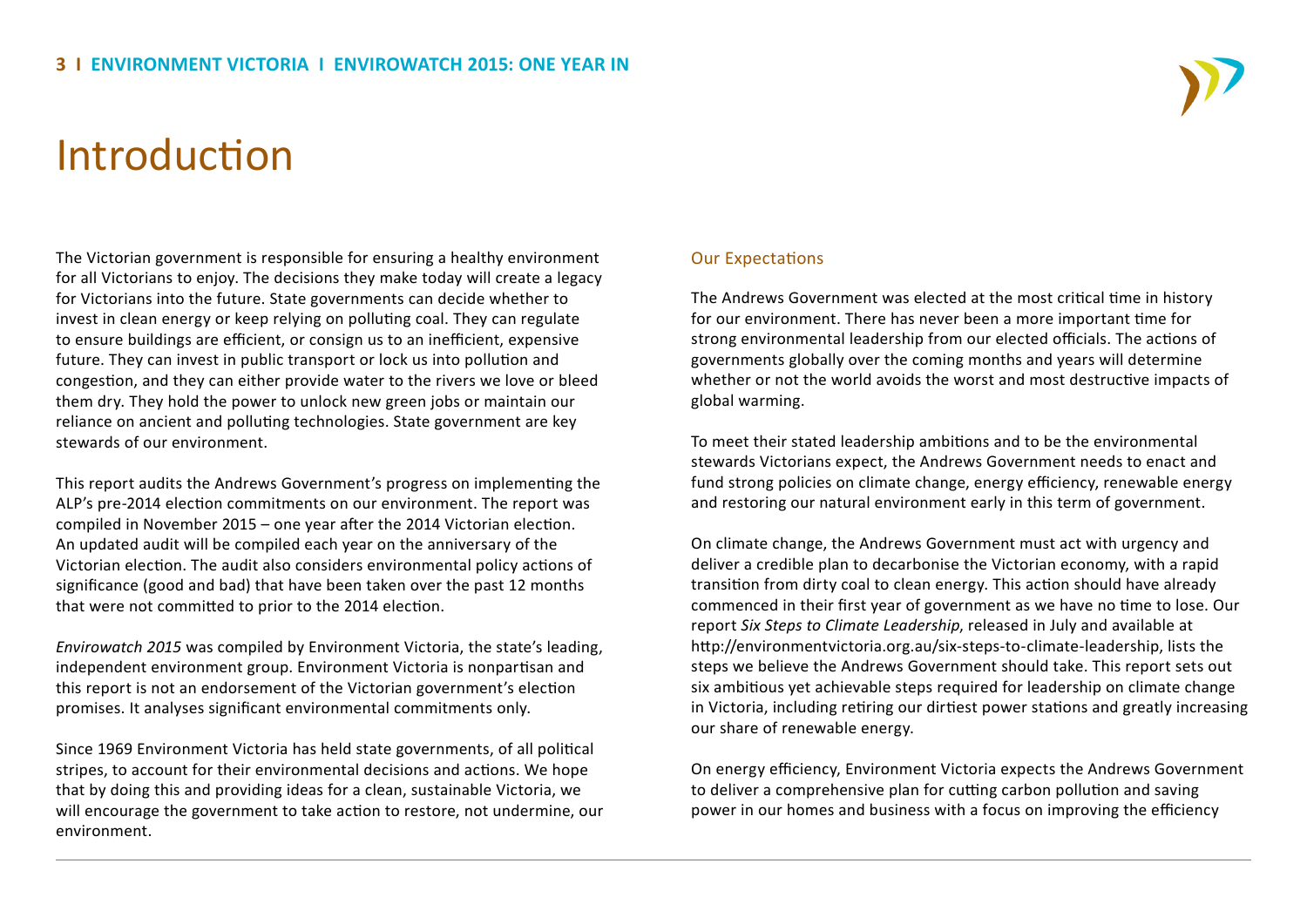performance of one million homes occupied by low-income Victorians. Our report *Six Steps to Efficiency Leadership*, released in November and available at http://environmentvictoria.org.au/efficiency-leadership, contains more detail.

The Andrews government should also develop a plan for the rivers we love to ensure they get their fair share of water and are not damaged by livestock grazing. This will need to include stronger commitments to supporting the Murray-Darling Basin Plan in its efforts to water Victoria's Red Gum national parks and safeguard some of our biggest rivers. Recovering water through buybacks needs to be part of such a plan. Our report, *Six Steps to Water Leadership* will be released soon.

Finally, they should end logging in high-conservation value native forests and recognise the carbon value of natural ecosystems with a comprehensive plan to protect and restore Victoria's biodiversity.

#### Methodology

The Victorian ALP released a modest environment and climate change policy prior to the 2014 Victorian election. Many of the commitments promised reviews, without being clear about the environmental outcome. A list of the Victorian ALP's environment commitments made via public statements and policies was collated by Environment Victoria immediately prior to the election. It is these promises that are assessed in this report card. Significant additional actions taken by the Andrews Government since its election that were not promised prior to the election are also highlighted in this report card.

Environment Victoria assessed the delivery of each promise based on publicly available information. The following is a description of the assessment methodology:

| <b>Promise status</b> | <b>Description</b>                             |
|-----------------------|------------------------------------------------|
| Delivered             | The promise has been delivered in full by the  |
|                       | Andrews Government.                            |
| In progress           | The promise has been partially delivered.      |
| Not delivered         | There is no publicly available information to  |
|                       | suggest work has commenced on the promise.     |
| Broken promise        | The promise has been reversed by the           |
|                       | Andrews Government.                            |
| Backwards step        | The promise will harm rather than help protect |
|                       | our environment.                               |
| Forwards step         | An action that was not promised but that will  |
|                       | help protect our environment.                  |

The assessment was forwarded to the Andrews Government on 18 November 2015 for any comment or to provide additional detail on commitments where there was no information in the public domain.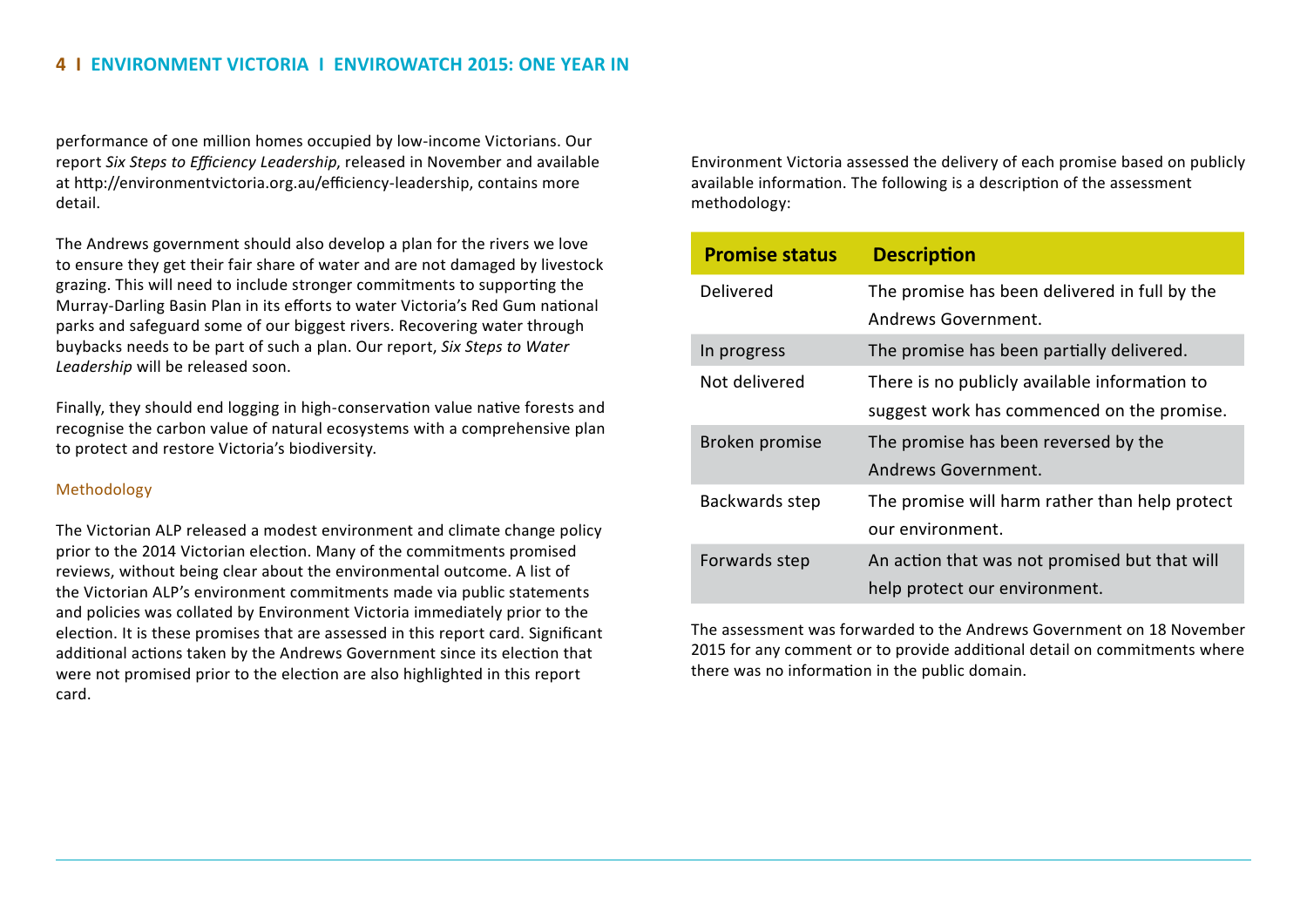

# **Clean up our power supply and reduce pollution**

| <b>What Environment</b><br>Victoria asked for                                                                                                                      | <b>ALP Commitment</b>                                                                                                                                                                                                             | What progress has been made?                                                                                                                                                                                                     | <b>Delivery</b><br>status |
|--------------------------------------------------------------------------------------------------------------------------------------------------------------------|-----------------------------------------------------------------------------------------------------------------------------------------------------------------------------------------------------------------------------------|----------------------------------------------------------------------------------------------------------------------------------------------------------------------------------------------------------------------------------|---------------------------|
| 1. Strengthen Victoria's Climate<br>Change Act by reinstating<br>scientifically based emissions<br>reduction targets and empowering                                | Labor's Our Environment Our Future policy<br>committed Labor in government to establishing<br>a Victorian greenhouse gas emissions reduction<br>target, although no target is set in the policy. <sup>1</sup>                     | A legislated independent review of the Climate Change Act has<br>commenced. This is scheduled for completion by the end of<br>2015, with the review to be tabled in early 2016. <sup>2</sup>                                     | In progress               |
| the Environmental Protection<br>Authority to regulate CO2 emissions                                                                                                |                                                                                                                                                                                                                                   | The 2015-16 State Budget announced a \$12 million 'Climate<br>Change Action package' which includes reviewing and<br>strengthening the Climate Change Act and developing a<br>Victorian Climate Change Action Plan. <sup>3</sup> |                           |
|                                                                                                                                                                    | Labor committed to a review of the<br>Environmental Protection Authority.                                                                                                                                                         | The review of the EPA is underway. <sup>4</sup> It is unclear whether or<br>not this will deliver significant reform or if the EPA will be given<br>enhanced powers to regulate greenhouse gas emissions.                        | In progress               |
| 2. Develop a renewable energy<br>investment and jobs plan to<br>make Victoria the national<br>leader in renewable energy. This<br>should include fast tracking the | In February 2015 Labor announced it will<br>develop a Renewable Energy Action Plan,<br>which will outline a comprehensive set of<br>measures to attract Victoria's share of the<br>\$36 billion of investment in renewable energy | In August 2015 the state government released 'Victoria's<br>Renewable Energy Roadmap' <sup>6</sup> which proposed a Victorian<br>target of at least 20 percent of the state's energy to come from<br>renewable sources by 2020.  | In progress*              |
| development of solar and wind<br>power, removing the 2 kilometre<br>exclusion zone for new wind power<br>and increasing current solar feed-in                      | forecast to occur in Australia by 2020. <sup>5</sup>                                                                                                                                                                              | Subsequent analysis suggests meeting a 20 percent target may<br>involve little extra investment in renewables than is expected<br>under business as usual. <sup>7</sup>                                                          |                           |
| tariffs.                                                                                                                                                           |                                                                                                                                                                                                                                   | In August the government announced that they would use<br>their purchasing power to bring forward the building of 100<br>megawatts of new wind projects worth \$200 million. <sup>8</sup>                                        |                           |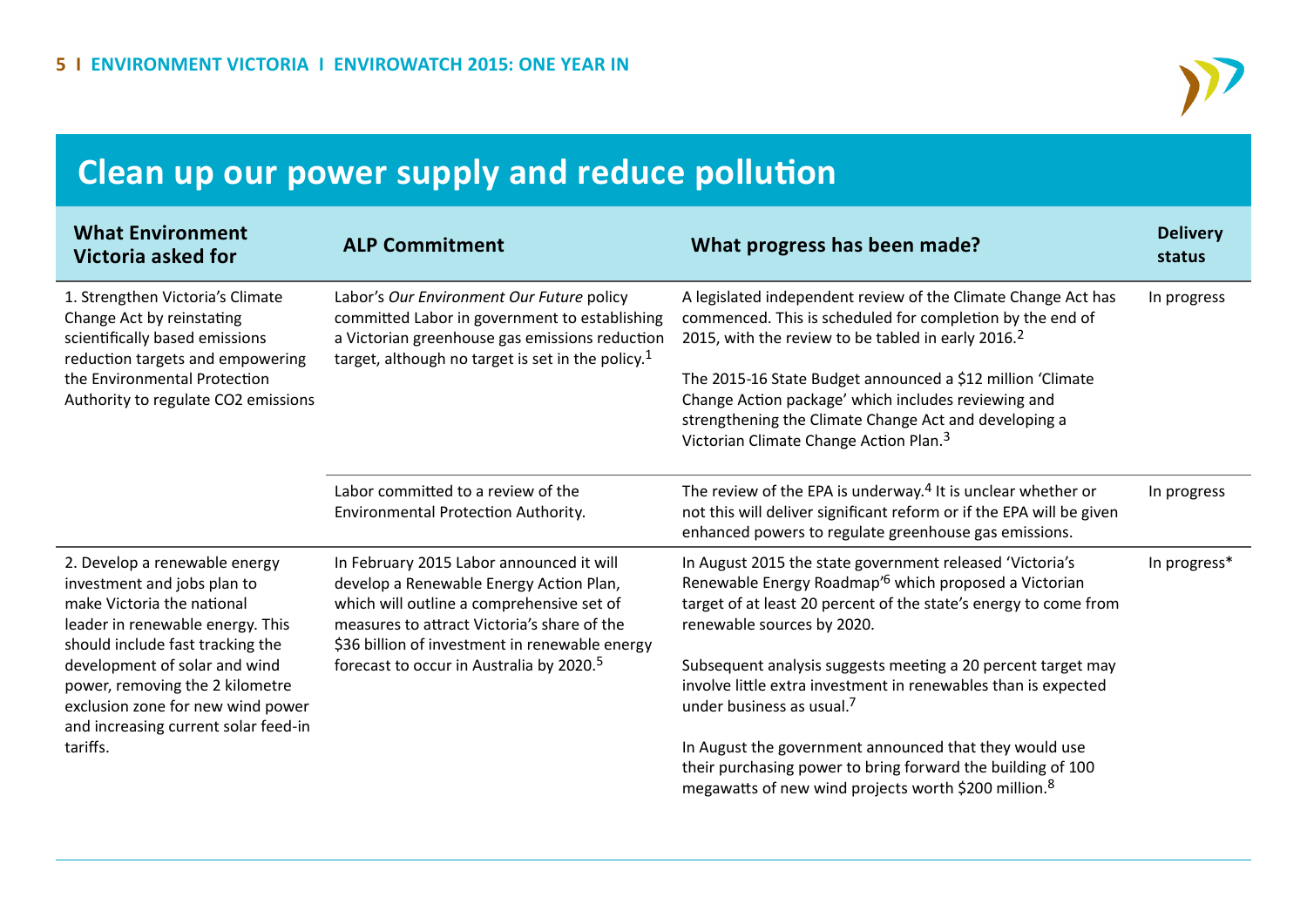| <b>What Environment</b><br>Victoria asked for | <b>ALP Commitment</b>                                                                                                                                                                        | What progress has been made?                                                                                                                                                                                                                                         | <b>Delivery</b><br>status |
|-----------------------------------------------|----------------------------------------------------------------------------------------------------------------------------------------------------------------------------------------------|----------------------------------------------------------------------------------------------------------------------------------------------------------------------------------------------------------------------------------------------------------------------|---------------------------|
| 2. Cont                                       | Labor announced it will use \$20 million from<br>its \$200 million Future Industries Fund for a<br>New Energy Jobs Fund, offering up to \$1 million<br>grants for renewable energy projects. | The Andrews Government first budget allocated \$20 million<br>over four years to support renewable energy and energy storage<br>projects. Grants are yet to start flowing. <sup>9</sup>                                                                              | Delivered                 |
|                                               | Labor committed to reducing the 2 kilometre<br>exclusion zone for new wind farms to 1<br>kilometre, and abolishing additional kilometre<br>exclusion laws.                                   | Labor has repealed the worst parts of the Baillieu Government's<br>controversial wind farm restrictions. <sup>10</sup>                                                                                                                                               | Delivered                 |
|                                               | Labor promised to fund \$100,000 towards<br>the Macedon Ranges Sustainability Group and<br>provide \$200,000 to Newstead to become a<br>'solar town'.                                        | Provided a grant of \$200,000 to help Newstead become<br>Victoria's first 100 percent renewable town. A \$100,000<br>agreement between the state government and Macedon Ranges<br>Sustainability Group has been signed. <sup>11</sup>                                | Delivered                 |
|                                               | Labor has promised to ensure 'energy retailers<br>cannot discriminate against rooftop solar<br>customers by charging extra supply fees'.                                                     | New laws were introduced in September 2015 to prevent<br>retailers offering different tariffs or discounts to customers who<br>have rooftop solar. <sup>12</sup>                                                                                                     | Delivered                 |
|                                               | Labor announced it will ask the Essential<br>Services Commission to inquire into the true<br>value to the grid of distributed energy.                                                        | Labor launched an investigation into the adequacy of current<br>regulations for compensating Victorian households and<br>businesses for generating solar power. It will also consider the<br>environmental and social value of distributed generation. <sup>13</sup> | In progress               |
|                                               |                                                                                                                                                                                              | This move was undermined however by the government<br>allowing the Essential Services Commission to slash solar feed-in<br>tariffs in July 2015.14                                                                                                                   |                           |
|                                               | Labor announced it will ensure small renewable<br>energy projects have 'fair access' to the grid.                                                                                            | The inquiry has been opened, but no further information is<br>available. A draft report is being completed by November 2015,<br>with a final report due February 2016.                                                                                               | In progress               |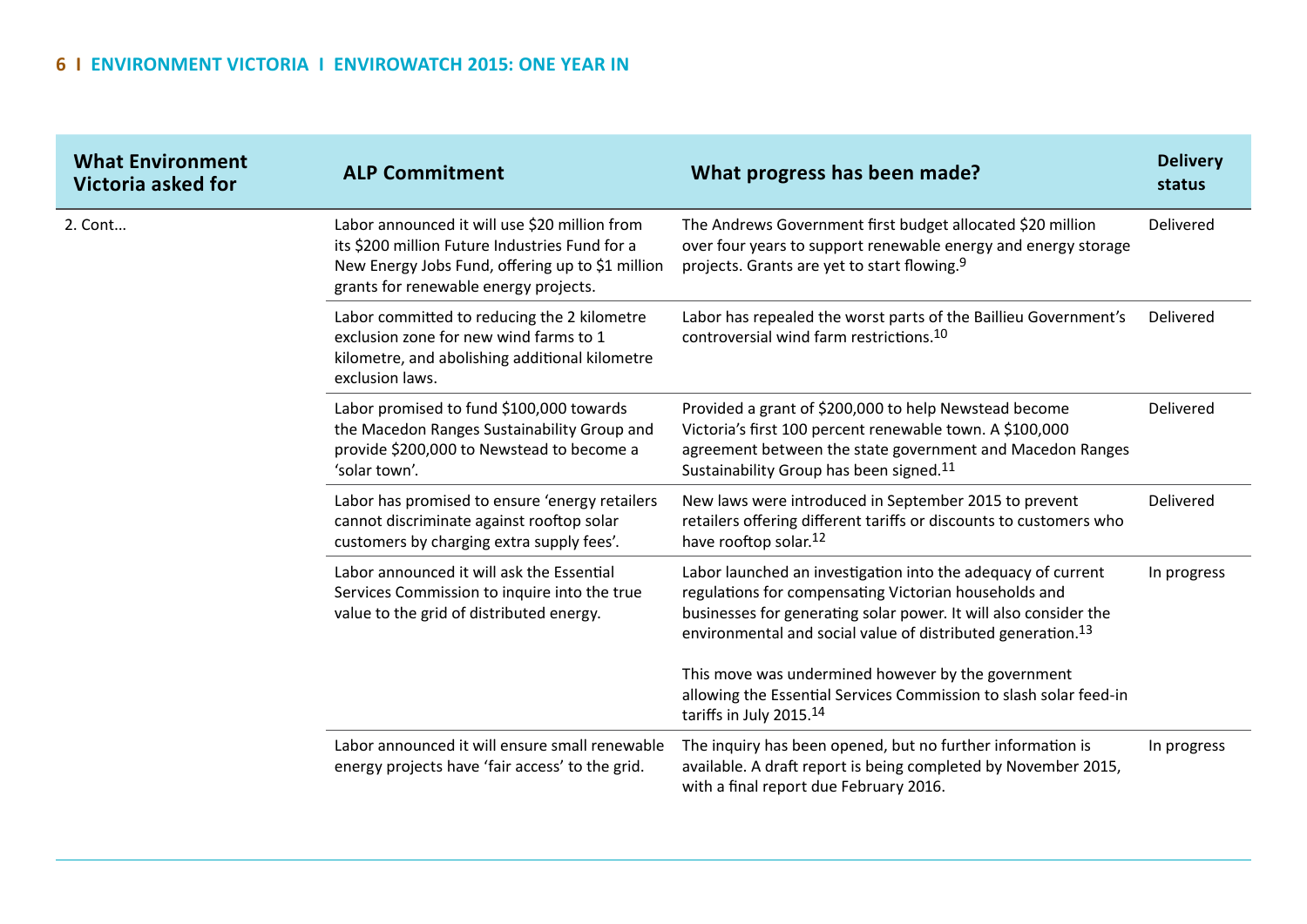

| <b>What Environment</b><br>Victoria asked for                                                                                                                                                                                                                                       | <b>ALP Commitment</b>                                                                                                                                                                                                                                                                                                                                                                                      | What progress has been made?                                                                                                                                                                                                                | <b>Delivery</b><br>status                |
|-------------------------------------------------------------------------------------------------------------------------------------------------------------------------------------------------------------------------------------------------------------------------------------|------------------------------------------------------------------------------------------------------------------------------------------------------------------------------------------------------------------------------------------------------------------------------------------------------------------------------------------------------------------------------------------------------------|---------------------------------------------------------------------------------------------------------------------------------------------------------------------------------------------------------------------------------------------|------------------------------------------|
| 3. Phase out the state's most<br>polluting power stations and<br>protect communities from coal<br>mining risks like the Hazelwood fire<br>via the immediate rehabilitation of<br>non-working parts of existing coal<br>mines and a review of rehabilitation<br>bonds for all mines. | Labor supported the installation of sulfur<br>dioxide scrubbers at the Anglesea coal power<br>plant. They proposed that this should be<br>funded by the plant owner and the federal<br>government, but no details were provided<br>on what measures would be taken to require<br>owners to install scrubbers.                                                                                              | Anglesea coal power station now closed. <sup>16</sup><br>The Andrews Government appears to be working to achieve<br>good rehabilitation outcomes at Anglesea mine and power<br>station.                                                     | N/A given<br>power<br>station<br>closure |
|                                                                                                                                                                                                                                                                                     | Labor said they would assess mine<br>rehabilitation priorities. Labor committed to<br>reopening the Inquiry into the Hazelwood<br>mine fire with rehabilitation included in the<br>terms of reference, and has committed to<br>adjusting rehabilitation bonds following the<br>Inquiry. Labor will require annual reporting on<br>the progress of rehabilitation works on all coal<br>mines. <sup>15</sup> | The Hazelwood Mine Fire Inquiry has re-opened, with hearings<br>on rehabilitation taking place in December 2015. The scope of<br>the inquiry has expanded to include the other coal mines, which<br>is a welcome development. <sup>17</sup> | In progress                              |
| 4. Categorically rule out any plans<br>for new coal mines or a coal<br>export industry, and maintain<br>the moratorium on coal seam gas<br>extraction.                                                                                                                              | The ALP has no policy on new or existing coal<br>projects prior to the election.                                                                                                                                                                                                                                                                                                                           | In June 2015 the Andrews Government issued four new coal<br>exploration licences in Gippsland. <sup>19</sup>                                                                                                                                | <b>Backwards</b><br>step*                |
|                                                                                                                                                                                                                                                                                     | Labor supported the Parliamentary Inquiry<br>into Unconventional Gas, which has consulted<br>widely on the CSG moratorium. The Minister<br>said that the moratorium "will remain in place<br>until the science shows that it is safe and there<br>is broad community support". <sup>18</sup>                                                                                                               | The moratorium on coal-seam gas exploration and fracking has<br>been temporarily maintained, but a final decision will not be<br>made until after the completion of the Parliamentary Inquiry. <sup>20</sup>                                | In progress                              |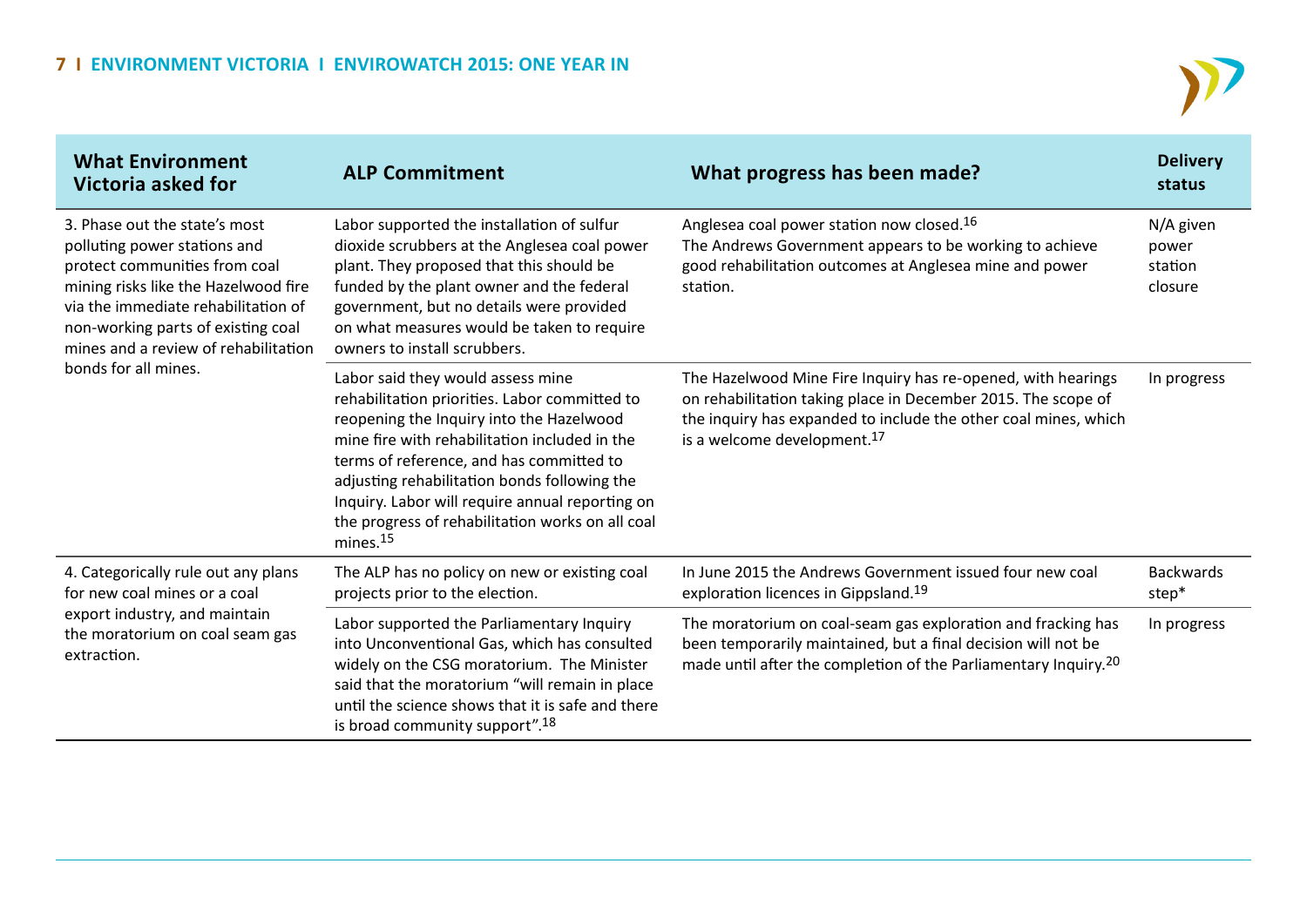## **Make our homes and communities efficient, affordable and sustainable**

| <b>What Environment</b><br>Victoria asked for                                                                                                                                                                                                                                                                                                                                                                                                                                                                                                  | <b>ALP Commitment</b>                                                                                                        | What progress has been made?                                                                                                                                                                                                                                                                                                                           | <b>Delivery</b><br>status |
|------------------------------------------------------------------------------------------------------------------------------------------------------------------------------------------------------------------------------------------------------------------------------------------------------------------------------------------------------------------------------------------------------------------------------------------------------------------------------------------------------------------------------------------------|------------------------------------------------------------------------------------------------------------------------------|--------------------------------------------------------------------------------------------------------------------------------------------------------------------------------------------------------------------------------------------------------------------------------------------------------------------------------------------------------|---------------------------|
| 5. Improve the energy and water<br>efficiency of Victoria's housing stock<br>to meet an average 5 Star and 100<br>litre per person per day standard by<br>2025 and implement and resource a<br>comprehensive retrofit program for<br>low income households.                                                                                                                                                                                                                                                                                    | In March 2015 the ALP announced it would<br>develop an "Energy Efficiency and Productivity<br>Strategy". <sup>21</sup>       | In June Minister D'Ambrosio launched the Energy Efficiency and<br>Productivity Statement - Saving Energy, Growing Jobs. <sup>22</sup><br>This was followed by a Summit. The Strategy, which was<br>expected in 2014, is now expected in early 2015. It is unclear if<br>it will include a comprehensive retrofit program for low income<br>households. | In progress*              |
| 6. Lock in the recent savings in<br>Victorian electricity demand with<br>new energy efficiency programs,<br>including extending the successful<br>Victorian energy efficiency target<br>scheme for the next 5 years and<br>broaden the program to include<br>additional activities such as<br>insulation. Increase support for<br>solar water heating including<br>through program to include new<br>products like insulation. Increase<br>support for solar water heating<br>including through reinstating the<br>solar water heating rebate. | Labor committed to keeping and increasing the<br>Victorian Energy Efficiency Target.                                         | In August the government announced increased energy<br>efficiency targets for the next five years under the Victorian<br>Energy Efficiency Target (VEET) scheme. <sup>23</sup><br>These targets were legislated in Parliament in November<br>2015. Consultation process on further reform of the scheme is<br>underway.                                | Delivered                 |
|                                                                                                                                                                                                                                                                                                                                                                                                                                                                                                                                                | The government committed to delivering a<br>home efficiency rating tool - the Victorian<br>Residential Efficiency Scorecard. | Labor launched an online energy price comparator tool, to assist<br>households identify the lowest cost electricity, gas or solar offer<br>and is developing the residential efficiency scorecard. <sup>24</sup>                                                                                                                                       | In progress*              |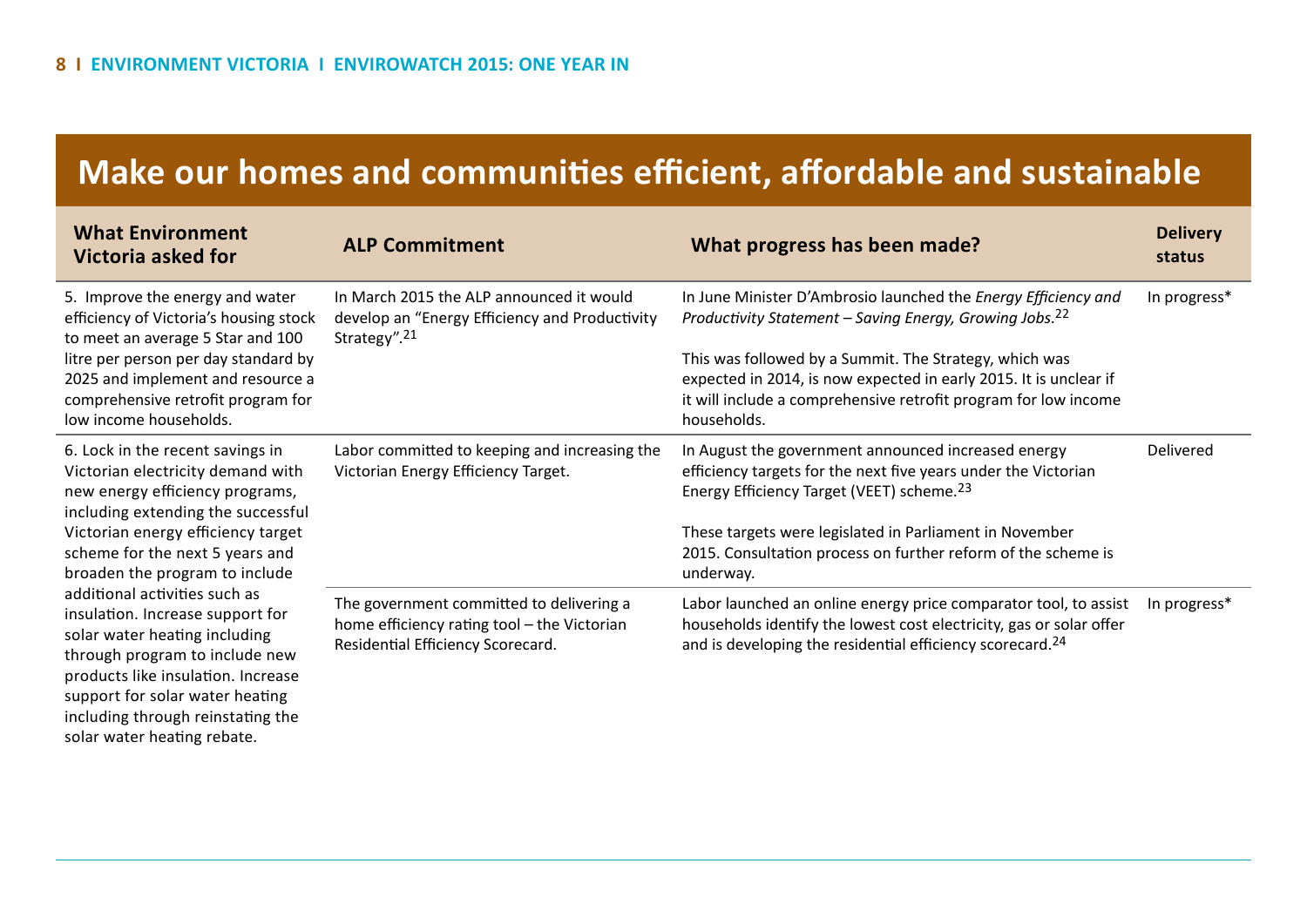

| <b>What Environment</b><br>Victoria asked for                                                                                                                                                                                  | <b>ALP Commitment</b>                                                                                                                                                                                                                                                                                                                                         | What progress has been made?                                                           | <b>Delivery</b><br>status |
|--------------------------------------------------------------------------------------------------------------------------------------------------------------------------------------------------------------------------------|---------------------------------------------------------------------------------------------------------------------------------------------------------------------------------------------------------------------------------------------------------------------------------------------------------------------------------------------------------------|----------------------------------------------------------------------------------------|---------------------------|
| 7. Keep our cities livable and<br>sustainable by investing in better<br>public transport, scrapping the<br>East-West Link and ensuring urban<br>planning prevents urban sprawl<br>and protects our green wedges<br>and places. | Labor opposed the construction of the East-<br>West Link.                                                                                                                                                                                                                                                                                                     | Labor cancelled the contracts for the East-West Link.                                  | <b>Delivered</b>          |
|                                                                                                                                                                                                                                | Labor made a series of public transport<br>commitments including removing 50 level<br>crossings, 24-hour public transport at the<br>weekend, extension of the South Morang train<br>line, a commitment to build the Melbourne<br>Metro Rail project and free trams in the<br>CBD. The funding detail for many of these<br>commitments has yet to be released. | Labor appears to be advancing most of these public transport<br>commitments.           | In progress               |
|                                                                                                                                                                                                                                | Labor announced it will ban e-waste from<br>landfill, and will work with local councils to<br>ensure recycling services are available. <sup>25</sup>                                                                                                                                                                                                          | Labor has commenced a process aimed at banning e-waste from<br>landfill. <sup>26</sup> | In progress               |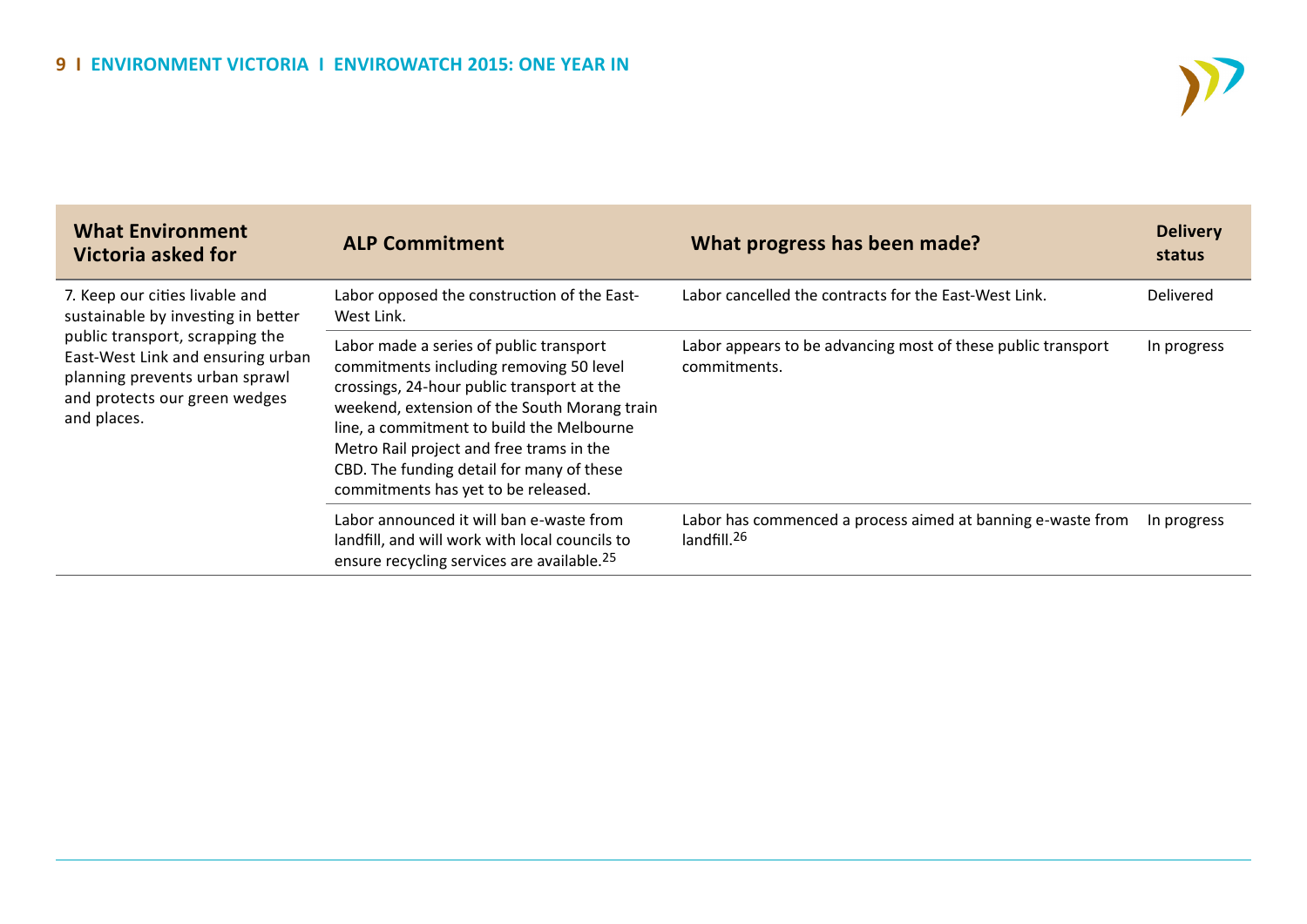### **Protect and restore Victoria's natural environment**

| <b>What Environment</b><br><b>Victoria asked for</b>                                                                                                                                                                                                                                                                       | <b>ALP Commitment</b>                                                                                                                                                                                                                                            | What progress has been made?                                                                                                                                                                                                                                                                                   | <b>Delivery</b><br>status |
|----------------------------------------------------------------------------------------------------------------------------------------------------------------------------------------------------------------------------------------------------------------------------------------------------------------------------|------------------------------------------------------------------------------------------------------------------------------------------------------------------------------------------------------------------------------------------------------------------|----------------------------------------------------------------------------------------------------------------------------------------------------------------------------------------------------------------------------------------------------------------------------------------------------------------|---------------------------|
| 8. Protect and restore Victoria's<br>rivers by strengthening the<br>Victorian Water Act.<br>Reduce livestock damage to<br>waterways and riverbanks by<br>ending direct stock access and<br>transitioning crown water frontage<br>licenses to Riparian conservation<br>licenses to improve river<br>protection and quality. | Labor did not announce a policy to strengthen<br>the Victorian Water Act.                                                                                                                                                                                        | The Andrews Government has committed to a Victorian<br>Water Plan, our impression to date is that it seems focused on<br>infrastructure rather than the environmental health of rivers,<br>but we remain optimistic about the potential for it to deliver<br>significant environmental benefits. <sup>28</sup> | In progress*              |
|                                                                                                                                                                                                                                                                                                                            | Labor's Our Environment Our Future policy<br>commits a Labor government to working<br>"with Environment Victoria, Catchment<br>Management Authorities and Landcare<br>groups to develop a strategy to improve our<br>riparian land and riverways". <sup>27</sup> | The Andrews Government allocated an extra \$10 million<br>for river bank restoration in 2015-16, and \$3 million for<br>environmental water flows for the Thomson River. The ALP<br>commenced a Regional Riparian Action Plan process with<br>stakeholders, but the Plan is yet to be released. <sup>29</sup>  | In progress               |
| 9. Recognise and build the<br>links between a healthy<br>environment and a healthy<br>economy by implementing the<br>recommendations of the Future<br>Economy Group's Plan for Victoria.                                                                                                                                   | In a statement, Labor's then shadow<br>Treasurer committed to "exploring these ideas<br>further" (the Future Economy Group Plan for<br>Victoria) if Labor is elected. <sup>30</sup>                                                                              | No significant developments on this commitment, though<br>some conversations have commenced.                                                                                                                                                                                                                   | In progress               |
| 10. Establish the Great Forest<br>National Park in the Central<br>Highlands to protect habitat for<br>the Leadbeater's possum and<br>ensure our existing parks are well<br>managed and protected.                                                                                                                          | Labor's Our Environment Our Future policy<br>commits a Labor government to conducting<br>five-yearly State of the Bay reports to monitor<br>the health of coasts, bays and waterways. 31                                                                         | First State of the Bay process initiated. <sup>35</sup>                                                                                                                                                                                                                                                        | In progress               |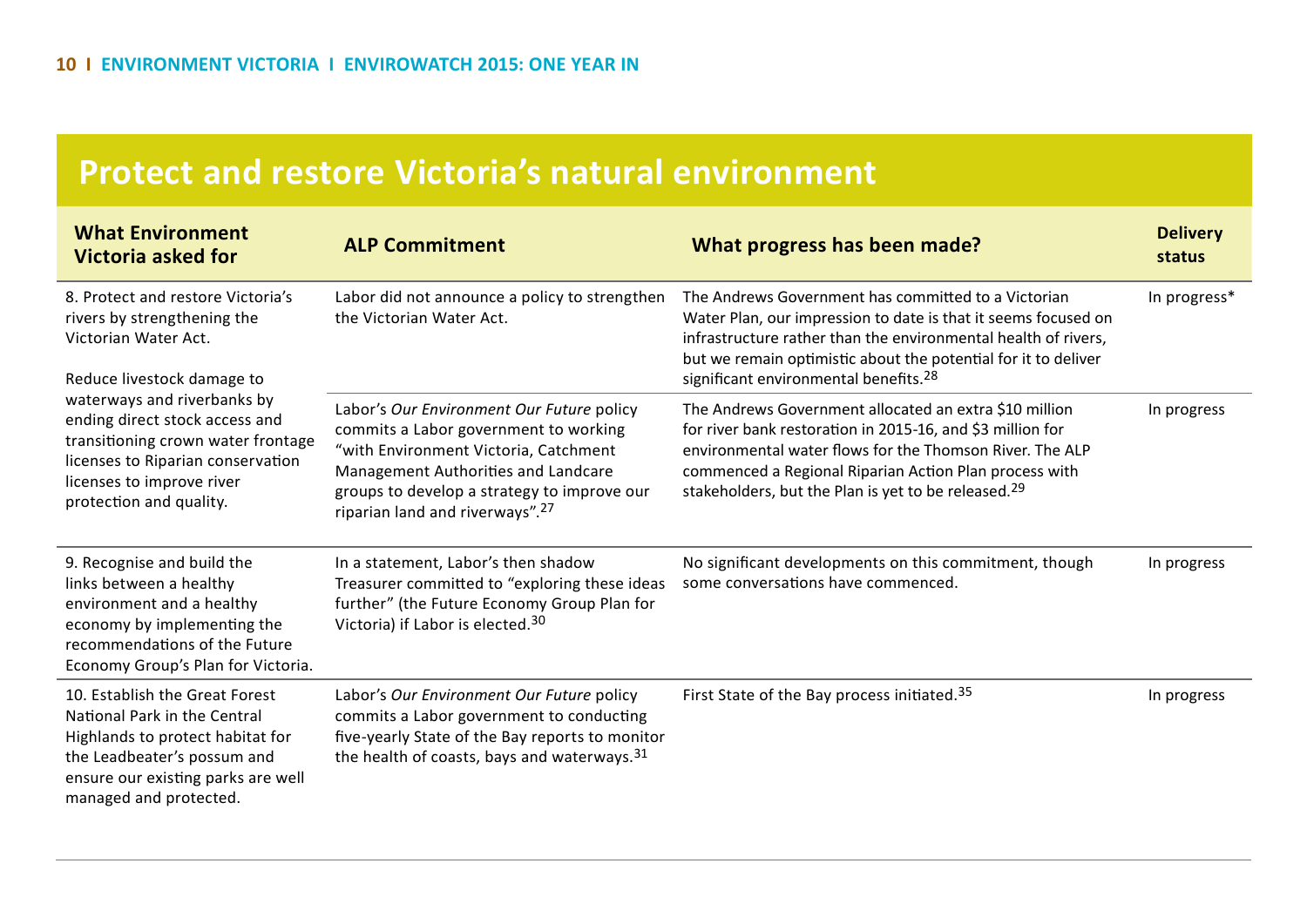

| <b>What Environment</b><br><b>Victoria asked for</b> | <b>ALP Commitment</b>                                                                                                                                                                                                                                                                                                                                   | What progress has been made?                                                                                                                                           | <b>Delivery</b><br>status |
|------------------------------------------------------|---------------------------------------------------------------------------------------------------------------------------------------------------------------------------------------------------------------------------------------------------------------------------------------------------------------------------------------------------------|------------------------------------------------------------------------------------------------------------------------------------------------------------------------|---------------------------|
| 10.Cont                                              | Labor has committed to creating a Marine and<br>Coastal Act to combine all management and<br>protections under a single act. <sup>32</sup>                                                                                                                                                                                                              | Initial steps taken towards a new Marine and Coastal Act, with<br>the establishment of a new Expert Panel. <sup>36</sup>                                               | In progress               |
|                                                      | Labor's Our Environment Our Future policy<br>commits Labor to establishing an industry<br>taskforce for the logging industry that will<br>include forestry industry representatives,<br>conservation groups and scientists among<br>others. There are no additional details about<br>the role or scope of the taskforce.                                | No public announcements on this since the election, very slow<br>progress with unclear government position. <sup>37</sup>                                              | In progress               |
|                                                      | Labor has committed to incorporating<br>Anglesea Heath into the Otway National<br>Park. Additionally, Labor will establish a new<br>Canadian State Park and add new protections<br>to Hanging Rock. There are no details<br>provided on these protections. It will provide<br>\$5 million to upgrade facilities in parks and<br>reserves. <sup>33</sup> | Discussions commenced on Anglesea Heath. Legislation<br>introduced on Canadian State Park. Review commenced on<br>Hanging Rock. <sup>38</sup>                          | In progress               |
|                                                      | Labor has committed to removing cattle from<br>the Alpine National Park and the River Red<br><b>Gum National Park.</b>                                                                                                                                                                                                                                  | Minister Neville removed cattle from the Alpine National Park<br>and legislated ending cattle grazing in the Alpine and River Red<br>Gum national parks. <sup>39</sup> | Delivered                 |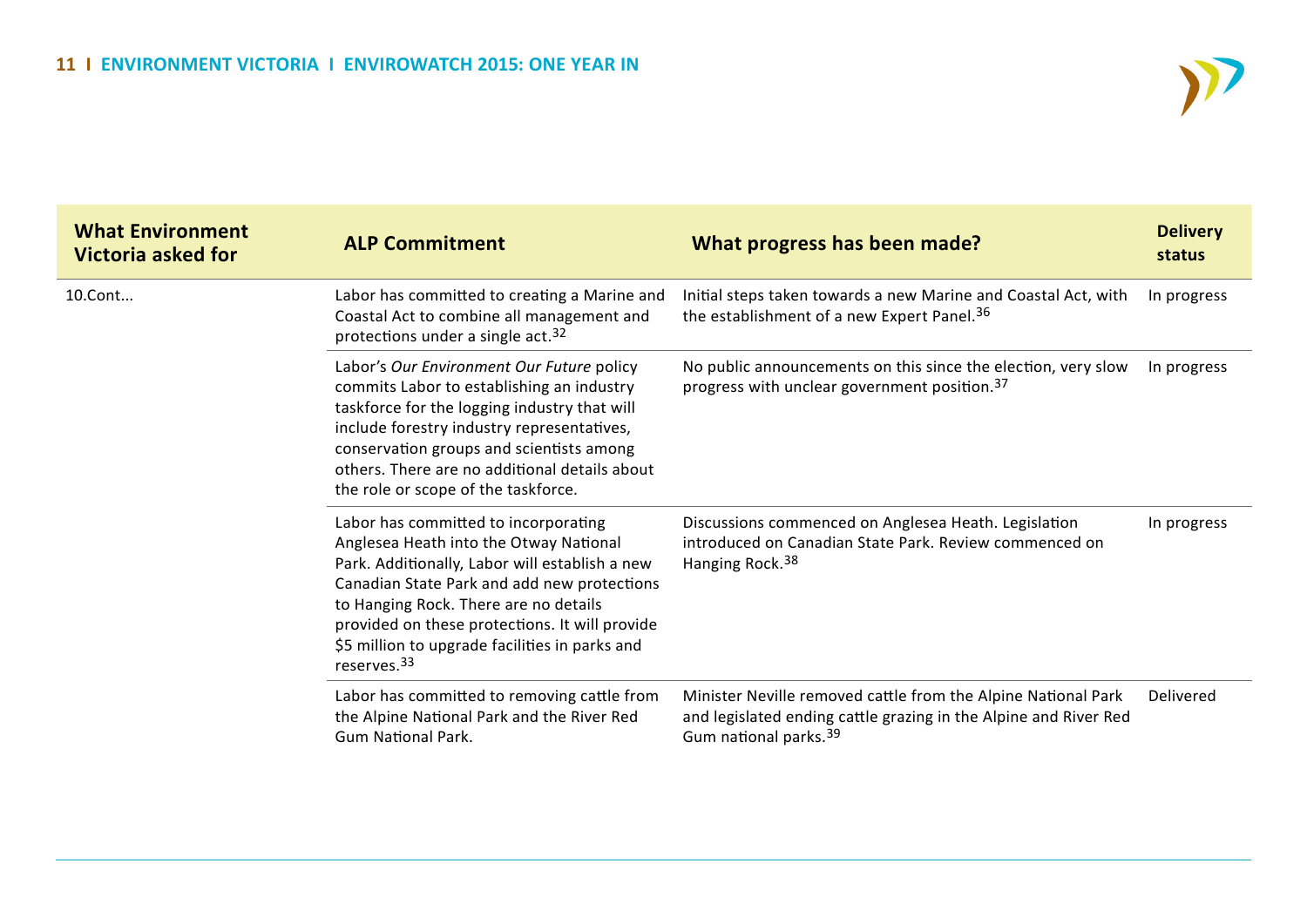| <b>What Environment</b><br><b>Victoria asked for</b> | <b>ALP Commitment</b>                                                                                                                                                                                                                                                                                                    | What progress has been made?                                                                                                                                                                              | <b>Delivery</b><br>status |
|------------------------------------------------------|--------------------------------------------------------------------------------------------------------------------------------------------------------------------------------------------------------------------------------------------------------------------------------------------------------------------------|-----------------------------------------------------------------------------------------------------------------------------------------------------------------------------------------------------------|---------------------------|
| 10.Cont                                              | Labor has committed to introducing a Yarra<br>River Protection Act, and creating a new trust<br>to standardise planning controls along the<br>Yarra.                                                                                                                                                                     | Process commenced with the Minister Neville promising a<br>new Trust which will "develop planning controls for the Yarra<br>and work with agencies to promote the river's amenity and<br>significance".40 | In progress               |
|                                                      | The ALP supports a new Port in Port Phillip<br>Bay called Bay West which would likely have<br>significant environmental impacts.*                                                                                                                                                                                        | No developments on this proposal.                                                                                                                                                                         |                           |
|                                                      | Labor stated that if elected it would attempt<br>to disallow the lease granted by the Coalition<br>Government to a private 108 room hotel<br>development in the Point Nepean National<br>Park. More broadly, Labor announced it will<br>remove the government's ability to grant 99<br>year leases in national parks. 34 | Point Nepean lease expired, and the Andrews Government<br>successfully legislated against 99 year leases in national<br>parks. <sup>41</sup>                                                              | Delivered                 |
|                                                      | Labor has announced it will review the Flora<br>and Fauna Guarantee Act (FFG) and institute a<br>"state-wide biodiversity strategy".                                                                                                                                                                                     | Review of the FFG Act commenced in conjunction with a<br>stakeholder group developing a new Biodiversity Strategy. <sup>42</sup>                                                                          | In progress               |
|                                                      | Labor committed to a review of the Native<br>Vegetation regulations.                                                                                                                                                                                                                                                     | The Victorian government has started a review into the native<br>vegetation permitted clearing regulations. <sup>43</sup>                                                                                 | In progress               |

\*Not a pre-election commitment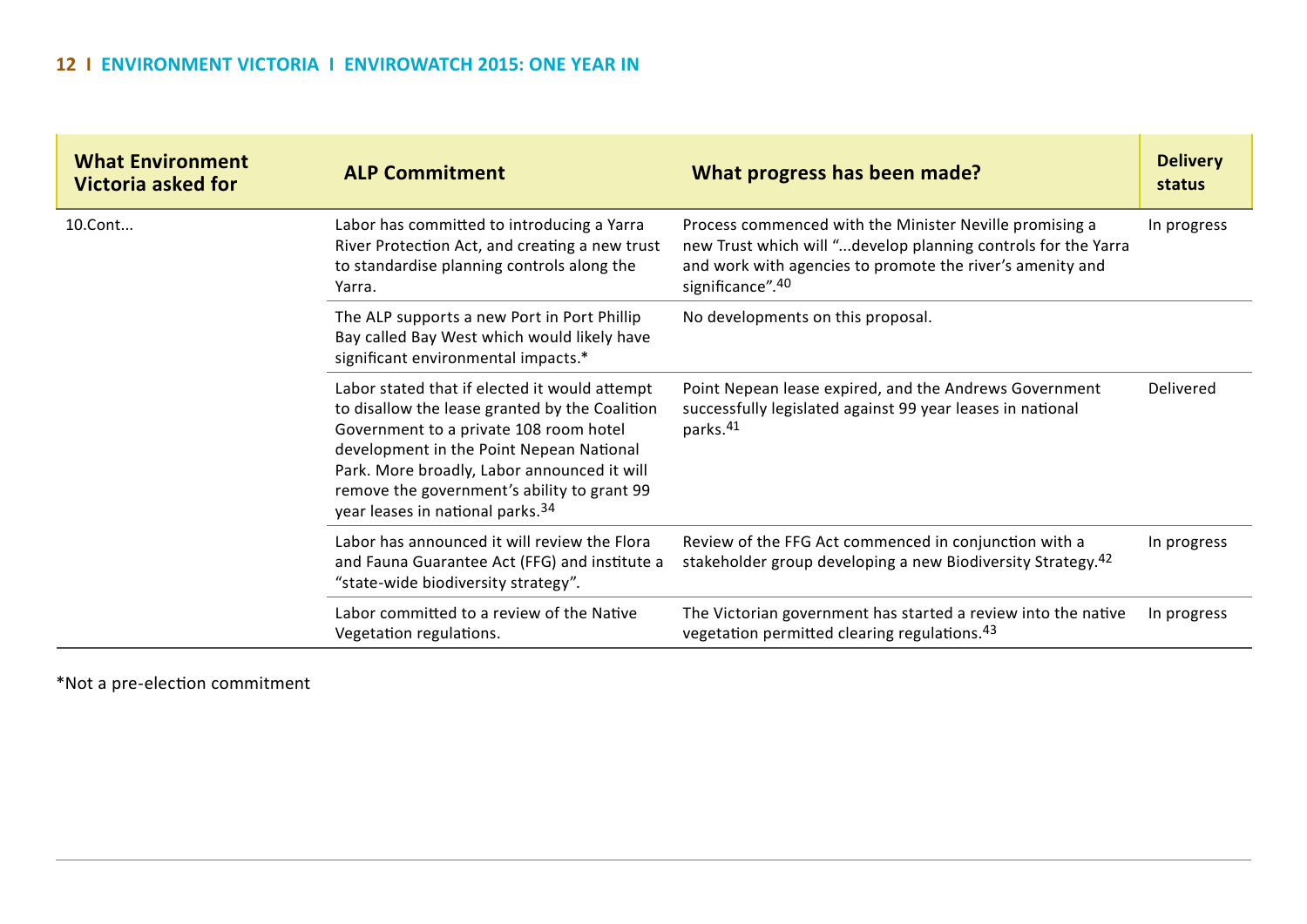### **Election promise tally results analysing 25 significant pre-election environmental promises**

| <b>Promise Status</b> | <b>Promise tally</b> |
|-----------------------|----------------------|
| Delivered             | 8                    |
| In progress           | 17                   |
| Not delivered         |                      |
| Broken promise        |                      |
| Backwards step        |                      |
| Forwards step         |                      |

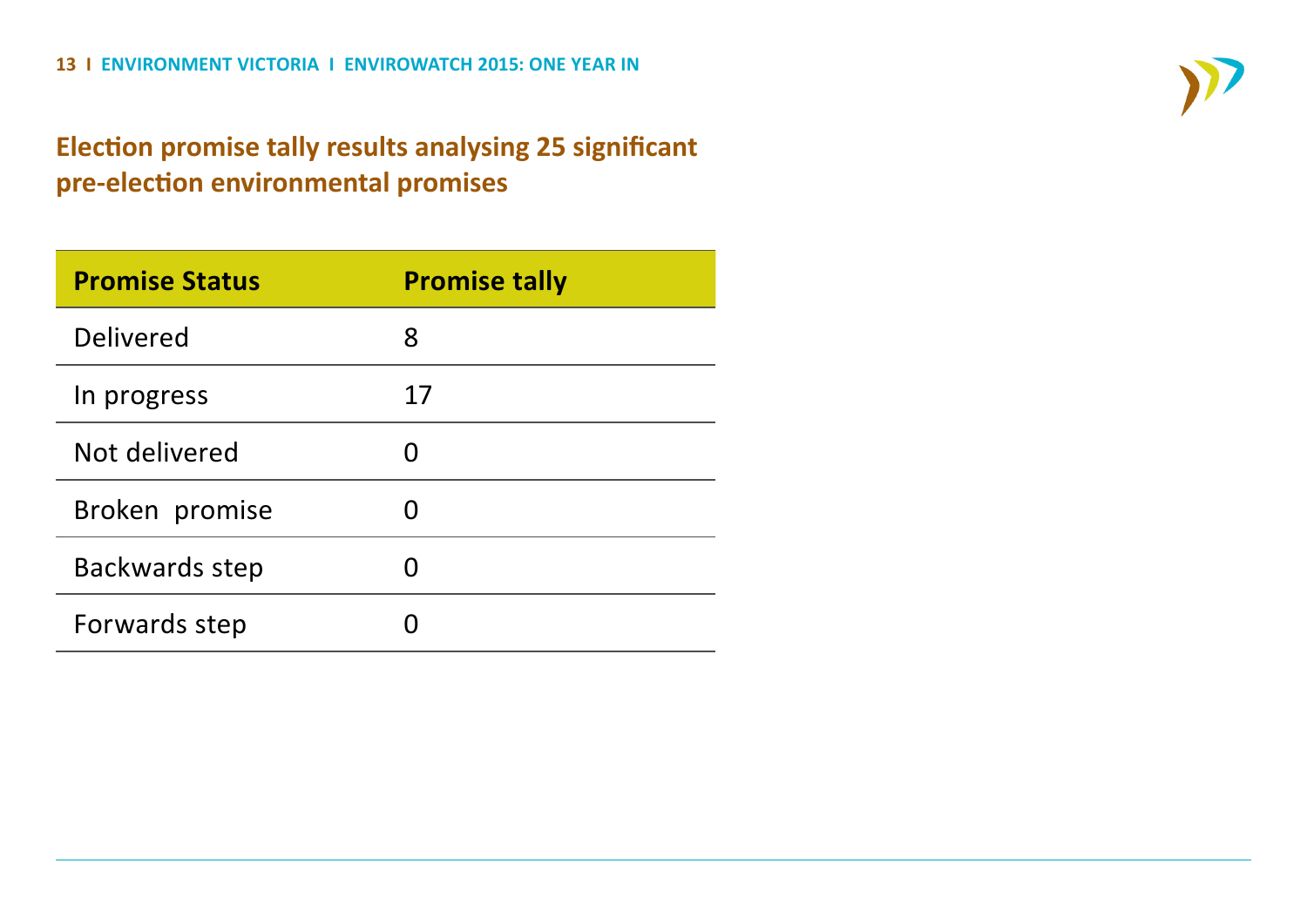

### **The following actions were not commitments made prior to the election but may cause significant environmental damage:**

- Issued new coal exploration licences in Gippsland. In response to community concern, Energy Minister D'Ambrosio took personal control over new coal licence approvals and commenced an independent review of the Energy and Earth Resources branch of her department.<sup>44</sup>
- Minister Neville has opposed further water buy-backs for Victoria's northern rivers, wetlands and River Red Gum National Parks as part of the Murray-Darling Basin Plan by supporting the Commonwealth government's cap on water buy-backs (Hansard 4 Aug 2015).<sup>45</sup> Additionally, Minister Neville has publicly supported changing legislation to limit the ability of the Commonwealth Environmental Water Holder to trade water to deliver better environmental water outcomes as part of the Murray-Darling Basin Plan.46



### **The following actions were not commitments made prior to the election but are very welcome initiatives:**

- The Andrews Government has announced a review of coal development programs and new coal policy, which will consider the economics, social and environmental factors. They also announced that one of the three Advanced Lignite Demonstration Program (ALDP) grants supported by the previous Victorian Coalition Government has been withdrawn.47
- The Andrews Government has established a new \$1.15 million grants program to support local councils to respond to the challenges of climate change. <sup>48</sup>
- Launched the \$5.2 million Threatened Species Protection Initiative to facilitate on-ground activities such as habitat creation and restoration and site protection.<sup>49</sup>
- Committed \$3.2 million to ensure the funding of Victoria's 68 Landcare facilitator positions for another four years.50
- Introduced new Environmental Upgrade Agreements so businesses can borrow money through an approved lender to pay for environmental upgrades to their building such as solar panels, double glazing and energy efficient lighting.<sup>51</sup>
- Minister Neville responded swiftly to the independent investigation of the Lancefield-Cobaw fire with the 5 percent burn target for public land to be replaced by a "risk reduction target".52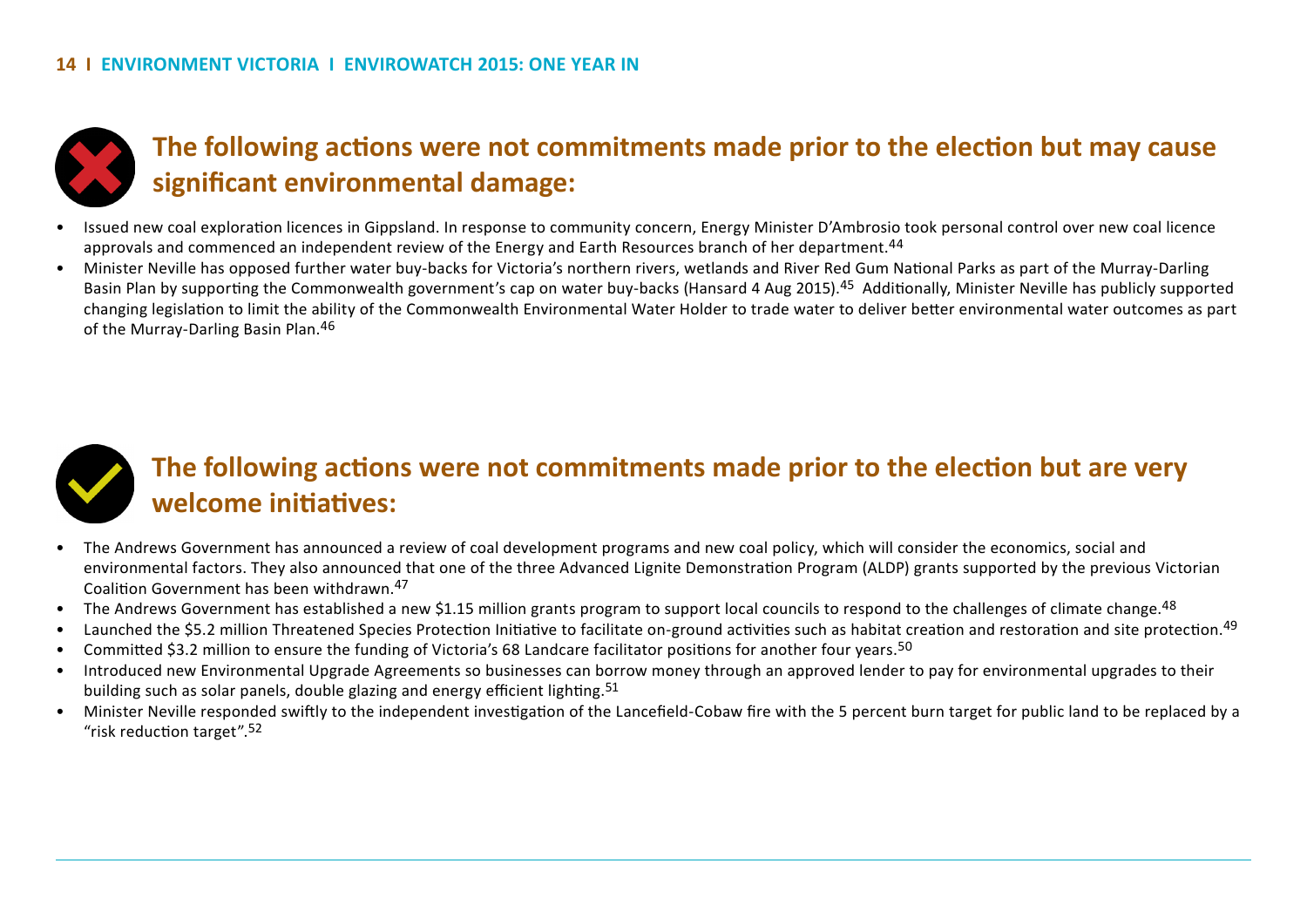# **References:**<br>1. www.danieland

- 1. www.danielandrews.com.au/wp-content/uploads/2014/11/Our-Environment-Our-Future.pdf
- 2. http://www.delwp.vic.gov.au/environment-and-wildlife/climate-change/review-of-climate-change-act-2010-public-submissions
- 3. http://www.theage.com.au/victoria/victorian-budget-2015-environment-focus-on-parks-waterway-health-20150505-ggueah.html
- 4. http://www.vic.gov.au/news/epa-review.html
- 5. http://www.premier.vic.gov.au/newstead-to-become-our-first-fully-renewable-town
- 6. http://www.energyandresources.vic.gov.au/energy/sustainable-energy/victorias-renewable-energy-roadmap
- 7. http://www.theage.com.au/victoria/victoria-sleepwalking-towards-renewable-energy-goal-of-20-for-2020-20151005-gk1ha7.html
- 8. http://www.theage.com.au/victoria/victorian-government-to-back-new-wind-farms-as-part-of-renewables-plan-20150820-gj3wga.html
- 9. http://www.theage.com.au/victoria/victorian-budget-2015-environment-focus-on-parks-waterway-health-20150505-ggueah.html
- 10. http://reneweconomy.com.au/2015/vic-labor-ditches-2km-wind-farm-restrictions-reforms-planning-laws-66306
- 11. http://www.premier.vic.gov.au/newstead-to-become-our-first-fully-renewable-town
- 12. http://www.premier.vic.gov.au/making-sure-victorians-get-a-fair-deal-on-their-power-bills
- 13. http://www.premier.vic.gov.au/getting-a-better-deal-for-families-with-solar-panels
- 14. http://www.theage.com.au/victoria/victorian-solar-electricity-feedintariff-set-to-be-cut-for-2016-20150701-gi2oda.html
- 15. http://www.latrobevalleyexpress.com.au/story/2708390/labor-vows-to-reopen-inquiry/29/
- 16. http://www.abc.net.au/news/2015-05-12/alcoa-to-close-anglesea-power-station-coal-mine/6462598
- 17. http://www.theage.com.au/victoria/hazelwood-coalmine-fire-inquiry-to-reopen-20150424-1mseyc.html
- 18. Statement by Lily D'Ambrosio, Victorian environment election forum, 23 September 2014
- 19. http://environmentvictoria.org.au/media/new-victorian-coal-licences-ticking-time-bomb-climate-and-local-landholders
- 20. http://www.weeklytimesnow.com.au/news/politics/victorias-moratorium-on-coal-seam-gas-expected-to-be-extended/story-fnkerdda-1227198184644
- 21. http://www.premier.vic.gov.au/work-begins-to-make-victoria-more-energy-efficient-and-productive
- 22. http://www.premier.vic.gov.au/labor-government-saving-energy-and-growing-jobs
- 23. http://www.premier.vic.gov.au/targets-to-achieve-victorias-energy-efficient-future
- 24. http://apgreenjobs.ilo.org/news/victoria-puts-energy-efficiency-front-and-centre
- 25. www.danielandrews.com.au/wp-content/uploads/2014/11/Our-Environment-Our-Future.pdf
- 26. http://www.theage.com.au/victoria/victoria-to-ban-ewaste-in-landfill-20150307-13xxab.html
- 27. www.danielandrews.com.au/wp-content/uploads/2014/11/Our-Environment-Our-Future.pdf
- 28. http://delwp.vic.gov.au/water/a-new-water-plan-for-victoria
- 29. http://www.premier.vic.gov.au/more-water-resources-to-support-farmers-jobs-and-growth
- 30. Statement provided by Tim Pallas to The Future Economy Group, 10 November 2014, see http://www.futureeconomy.com.au/
- 31. www.danielandrews.com.au/wp-content/uploads/2014/11/Our-Environment-Our-Future.pdf
- 32. www.danielandrews.com.au/wp-content/uploads/2014/11/Our-Environment-Our-Future.pdf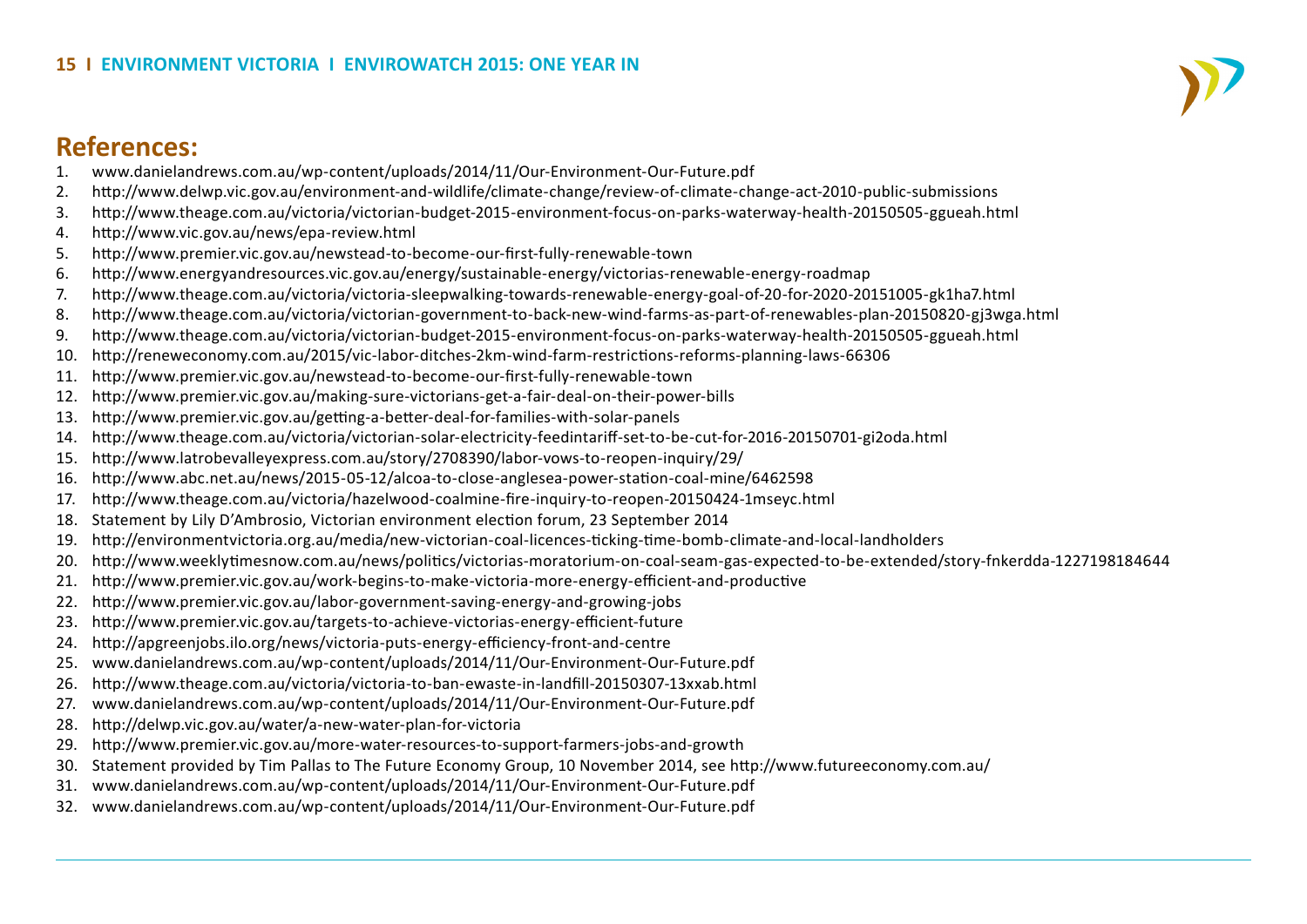- 33. www.danielandrews.com.au/wp-content/uploads/2014/11/Our-Environment-Our-Future.pdf
- 34. www.danielandrews.com.au/wp-content/uploads/2014/11/Our-Environment-Our-Future.pdf
- 35. http://www.premier.vic.gov.au/protecting-our-coastal-and-marine-areas-for-all-victorians-to-enjoy
- 36. http://www.premier.vic.gov.au/protecting-our-coastal-and-marine-areas-for-all-victorians-to-enjoy
- 37. http://www.theage.com.au/victoria/leadbeaters-possum-national-park-plans-dealt-a-blow-20151115-gkzgop.html
- 38. http://www.premier.vic.gov.au/one-step-closer-for-ballarats-new-canadian-regional-park
- 39. http://www.theage.com.au/victoria/victoria-bans-alpine-national-park-cattle-grazing-20141228-12eo45.html
- 40. http://www.theage.com.au/victoria/new-push-to-protect-melbournes-yarra-with-new-trust-proposed-in-protection-act-20150213-13eppi.html
- 41. http://www.premier.vic.gov.au/protecting-our-national-parks-for-people-and-jobs
- 42. http://delwp.vic.gov.au/environment-and-wildlife/biodiversity
- 43. http://delwp.vic.gov.au/environment-and-wildlife/biodiversity/native-vegetation-permitted-clearing-regulations-review
- 44. http://www.theage.com.au/victoria/labor-grants-new-coal-exploration-licences-in-victoria-20150617-ghq35k.html
- 45. http://www.sunraysiadaily.com.au/story/3282765/water-savings-on-track/
- 46. http://www.sunraysiadaily.com.au/story/3483275/water-change-bid-flexibility-in-how-resource-managed-sought/
- 47. http://www.premier.vic.gov.au/coal-review-to-give-certainty-to-community-and-industry
- 48. http://www.premier.vic.gov.au/1-15-million-to-help-victorian-councils-respond-to-the-challenges-of-climate-change
- 49. http://www.premier.vic.gov.au/supporting-communities-to-give-our-threatened-species-a-helping-hand
- 50. http://www.premier.vic.gov.au/funding-to-help-locals-preserve-their-environment
- 51. http://www.premier.vic.gov.au/new-scheme-to-increase-energy-efficient-buildings
- 52. http://www.premier.vic.gov.au/government-responds-to-lancefield-and-sets-out-future-of-planned-burning